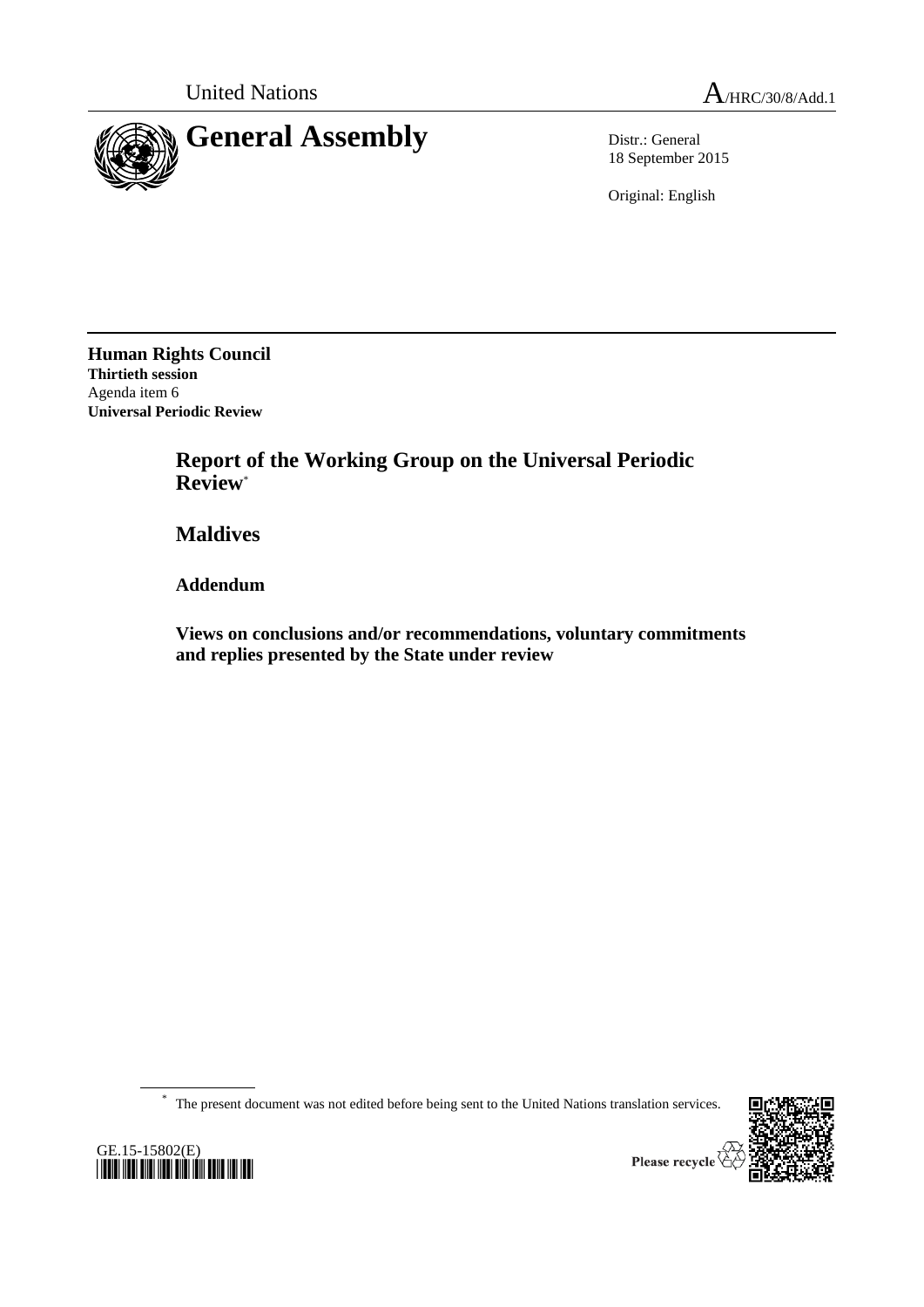The Maldives is committed to the Universal Periodic Review process and welcomes the recommendations from countries during Maldives review held in Geneva on 6 May 2015. The Government of Maldives, after careful consideration, is pleased to provide the following responses to the pending recommendation to be included in the outcome report.

143.1. Maldives **accepts** the recommendation.

The Maldives has taken important policy initiatives to strengthen labour management and to protect labour rights including the ratification of eight ILO conventions in 2013. The Government is committed to end the exploitation of workers in the Maldives. This commitment was further demonstrated by the ratification of the Anti-Human Trafficking Act in 2013.

143.2. Maldives **accepts** the recommendation (see 143.1).

143.3. Maldives **accepts** the recommendation (see 143.1).

143.4. Maldives **accepts** the recommendation (see 143.1).

143.5. Maldives **accepts** the recommendation (see 143.1).

143.6. Maldives **accepts** the recommendation (see 143.1).

143.7. Maldives **accepts** the recommendation (see 143.1).

143.8. Maldives **accepts** the recommendation (see 143.1).

143.9. Maldives **accepts** the recommendation (see 143.1).

143.10. Maldives **accepts** the recommendation.

The Maldives signed the International Convention for the Protection of All Persons from Enforced Disappearance in 2007, and is committed to bring the domestic legislations in line with the conventions before finalizing the ratification process of CPPED.

143.11. Maldives **accepts** the recommendation (See 143.10).

143.12. Maldives **does not accept** the recommendation.

The Constitution guarantees economic, cultural, and political rights to every citizen. The Maldives has enacted relevant laws in further guaranteeing those rights.

143.13. Maldives **does not accept** the recommendation.

The Government of Maldives is committed to improving the domestic legislative framework to safeguard the rights of vulnerable groups in the society. Ensuring the protection of the rights of the children is a key priority of the Maldives, and the new Child Rights Bill in the legislative agenda of the Government, would comply with the Maldives international obligations under CRC. However, ratification of the additional protocols burdens the work of the State. The Government however, reiterates its commitment to promoting the rights of children, and would focus on establishing such procedures.

143.14. Maldives **accepts** the recommendation.

143.15. Maldives **accepts** the recommendation.

143.16. Maldives **does not accept** the recommendation.

The Maldives lacks the necessary structures, procedures, and mechanisms to deal with people claiming refugee status in the Maldives, hence the Government cannot accept this recommendation.

143.17. Maldives **does not accept** the recommendation (See 143.16).

143.18. Maldives **accepts** the recommendation.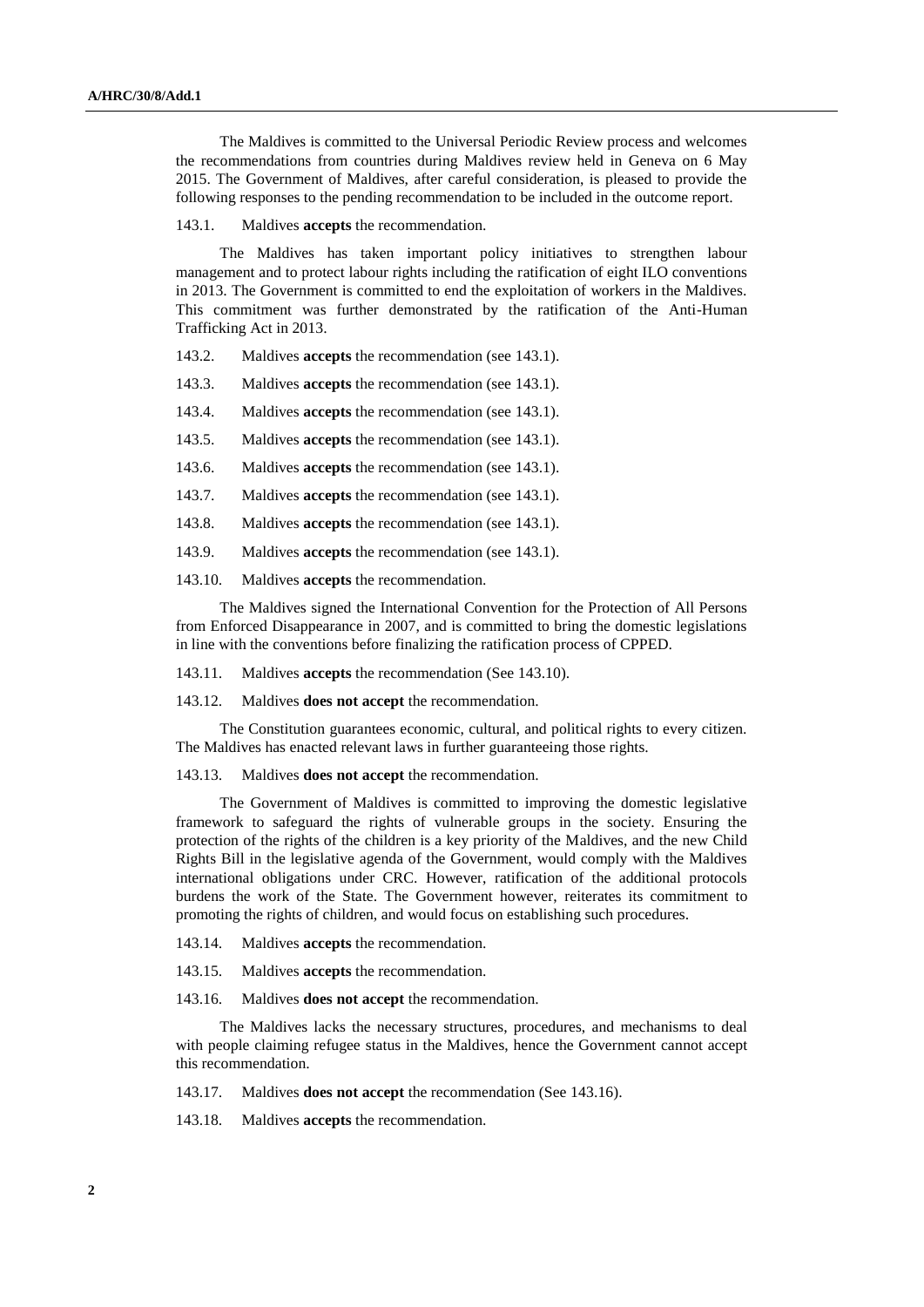As per the Constitution of the Maldives, everyone has the right to education without discrimination of any kind. The Maldives offers free education up to higher secondary level, and free local and international exams to all children, adopting a policy of "No Child Left Behind". This policy includes catering for children with special education needs, and teaching civic education, life skills and human rights, with a view to building a productive, respectful, and responsible future generation. The Government is committed to accelerate the ratification process of UNESCO convention against discrimination in Education. As the Constitution and regulations stand, no discrimination exists. Government is taking efforts to make education more accessible to vulnerable groups in society, like persons with disabilities, children of poor families.

143.19. Maldives **accepts** the recommendation.

The Maldives is committed to eliminate the menace of human trafficking in the Maldives. The Maldives ratified its first legislations criminalizing trafficking in persons in 2013. The Government is working closely with international partners such as the International Organisation for Migration to implement policies and measures as well as in providing adequate trainings and awareness campaigns on the issue of trafficking. It is with this commitment that the Parliament accelerated in passing the Protocol to prevent, Suppress and Punish Trafficking in Persons, Especially Women and Children from Parliament in April this year. The Government is hopeful to complete the process of acceding to the Protocol in due course.

- 143.20. Maldives **accepts** the recommendation.
- 143.21. Maldives **accepts** the recommendation.
- 143.22. Maldives **accepts** the recommendation.
- 143.23. Maldives **accepts** the recommendation.
- 143.24. Maldives **accepts** the recommendation.

The Government has already begun wider consultation with civil society and other stakeholders in removing reservations to Article 16  $(1)$  a, b, e, g and h and also to 16  $(2)$  of the Convention.

143.25. Maldives **does not accept** the recommendation.

The Maldives does not accept to withdraw reservations to ICCPR article 18 on religious freedom therefore rejects the recommendation as a whole.

143.26. Maldives **accepts** the recommendation.

Since its first cycle the Maldives has adopted several key legislations related to protecting and promoting human rights in the Maldives. The current Government after assuming to office has enacted 18 legislations directly related to human rights.

143.27. Maldives **does not accept** the recommendation.

The independence of statutory bodies such as the Human Rights Commission of the Maldives is not only guaranteed under its respective legislation, but under the Constitution of Maldives. The Human Rights Commission of Maldives established under the Constitution, and is almost fully in line with the Paris Principles. The Constitution of Maldives is based on Islamic Shariah and therefore, non-Muslim cannot become member of the Human Rights Commission as this contradicts the Constitution.

143.28. Maldives **does not accept** the recommendation (See 143.27).

143.29. Maldives **accepts** the recommendation.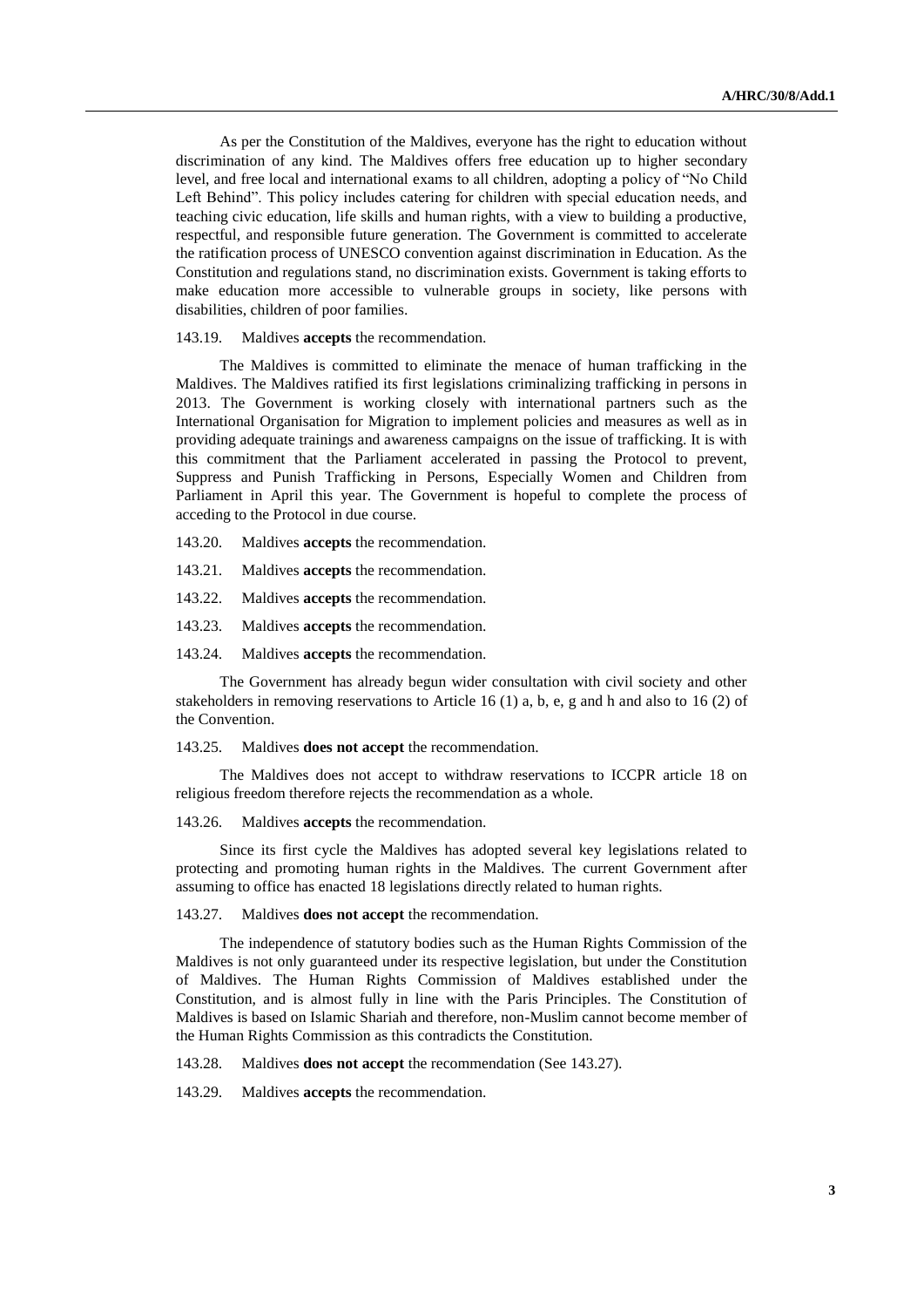The independence of the Human Rights Commission of the Maldives (HRCM) is guaranteed under the Constitution of the Maldives and the Human Rights Commission Act (6/2006). Both the Constitution and the Act provides for independence of the Commission with powers to identify and investigate violations of human rights in laws, regulations, and administrative codes in the Maldives.

The Government also reiterates its unwavering commitment to provide the necessary space and freedom for the independent institutions in the Maldives to function freely and responsibly.

143.30. Maldives **accepts** the recommendation.

The Maldives notes the challenges and limitations faced, as a small island developing state and in fulfilling its reporting obligations under international conventions, due to lack of expertise, human resources, among other issues. However, with the limited human resources the Maldives is committed in submitting its initial report under the CAT.

143.31. Maldives **accepts** the recommendation.

In 2013, the Maldives already welcomed a follow-up visit by the Special Rapporteur on the Independence of Judges and Lawyers to the Maldives. In 2005, the Maldives issued a standing invitation to all Special Procedure Mechanisms.

143.32. Maldives **accepts** the recommendation.

143.33. Maldives **does not accept** the recommendation.

Children born out of wedlock are not discriminated in the Maldives. The inheritance law in the Maldives is based on Sharia. Moreover, it is ensured that no social stigmatisation is associated with children born out of wedlock.

143.34. Maldives **does not accept** the recommendation (See 143.33).

143.35. Maldives **accepts** the recommendation.

143.36. Maldives **does not accept** the recommendation.

The Government is working with all stakeholders to ensure that discrimination against women is eliminated, but will be in line with Islamic shariah, which promotes equal status of men and women.

143.37. Maldives **accepts** the recommendation.

The Government has made key policy and legislative reform in the domestic framework which facilitates equal rights for women. The new constitution that came into force in 2008 guarantees everyone the same rights and freedoms and upholds the principles of equality and non-discrimination. Legislations, such as the Employment Act and the Civil Service Act have subsequently been made compatible with the constitution, thereby providing equal socio-economic services and benefits, as well as equal access to economic and political participation. In addition to the new penal code which comprehensively defines all crimes including rape, specific legislation for the protection of women has also been formulated and ratified which include the Domestic Violence Act in 2012, Sexual abuse and harassment Prevention Act and the Sexual Offences Act in 2014.

143.38. Maldives **accepts** the recommendation (See 143.37).

143.39. Maldives **accepts** the recommendation.

143.40. Maldives **accepts** the recommendation.

143.41. Maldives **accepts** the recommendation.

143.42. Maldives **accepts** the recommendation.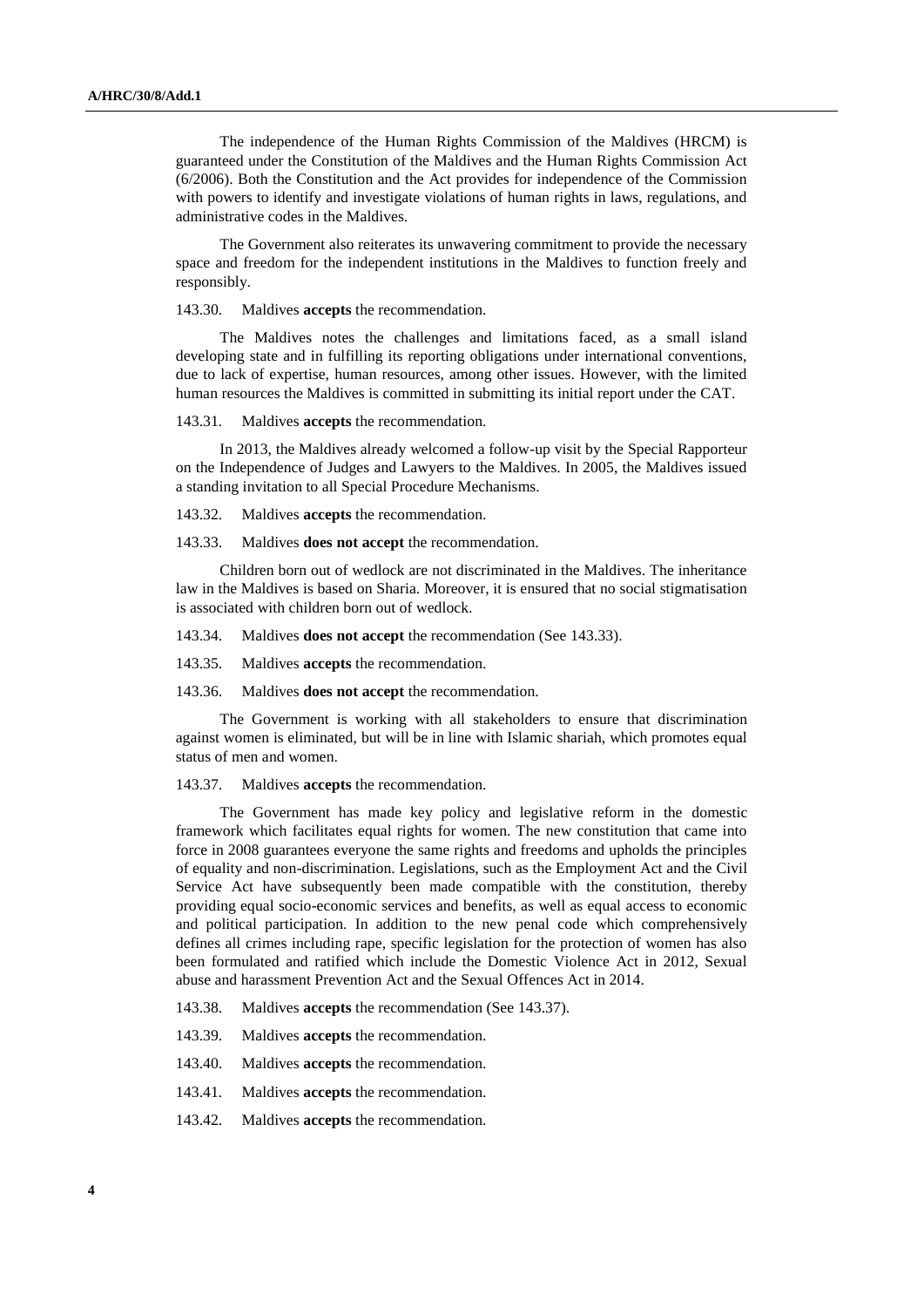- 143.43. Maldives **accepts** the recommendation.
- 143.44. Maldives **accepts** the recommendation.
- 143.45. Maldives **accepts** the recommendation.
- 143.46. Maldives **accepts** the recommendation.

Independence of the judiciary is guaranteed under the Constitution of the Maldives. The Maldives is continuously working with international human rights mechanisms aimed at strengthening the judiciary, and in training and building the capacity of judges so that the judiciary will transform into a strong and robust arm of the State. A Legal Profession Bill, to implement the United Nations Basic Principles on the Role of Lawyers, is being drafted.

Several key pieces of legislations, such as the Anti-Torture Act, the Prison and Parole Act, the Anti-Money Laundering and Terrorism Financing Act, Extradition, Mutual Legal Assistance on Criminal Matters and Transfer of Prisoners, have also been passed, that will enhance the effectiveness in the delivery of services in the justice sector.

The Government has also published its 5 year legislative agenda supported by UNDP which would be the basis for broader legal reform agenda of the Government.

The Supreme Court of Maldives endorsed a continuous Education Curriculum for the Judiciary on 19 August 2015. The curriculum was developed with technical support from UNDP to the long term capacity building initiatives for the judiciary led by the Supreme Court.

- 143.47. Maldives **accepts** the recommendation.
- 143.48. Maldives **accepts** the recommendation.
- 143.49. Maldives **accepts** the recommendation.
- 143.50. Maldives **accepts** the recommendation.
- 143.51. Maldives **accepts** the recommendation.
- 143.52. Maldives **accepts** the recommendation.
- 143.53. Maldives **accepts** the recommendation.
- 143.54. Maldives **accepts** the recommendation.
- 143.55. Maldives **accepts** the recommendation.
- 143.56. Maldives **accepts** the recommendation.
- 143.57. Maldives **accepts** the recommendation.
- 143.58. Maldives **accepts** the recommendation.

143.59. Maldives **does not accept** the recommendation.

The Maldives has been a Muslim country for the last 800 years. The social framework and historic and traditional values have evolved over the decades, to be intimately linked to Islamic practices. Islamic values are part of the national identity and heritage, and form the basis of the Constitution, and all our laws.

## 143.60. Maldives **accepts** the recommendation.

Freedom of expression and the media is guaranteed in the Constitution, which includes the rights to espouse, disseminate, and publish news, information, views and ideas. It also protects the information source and explicitly prohibits compulsion to disclose the details of the person. These rights are further enhanced through the recently established information Act. The Government takes seriously threats and any form of reprisals against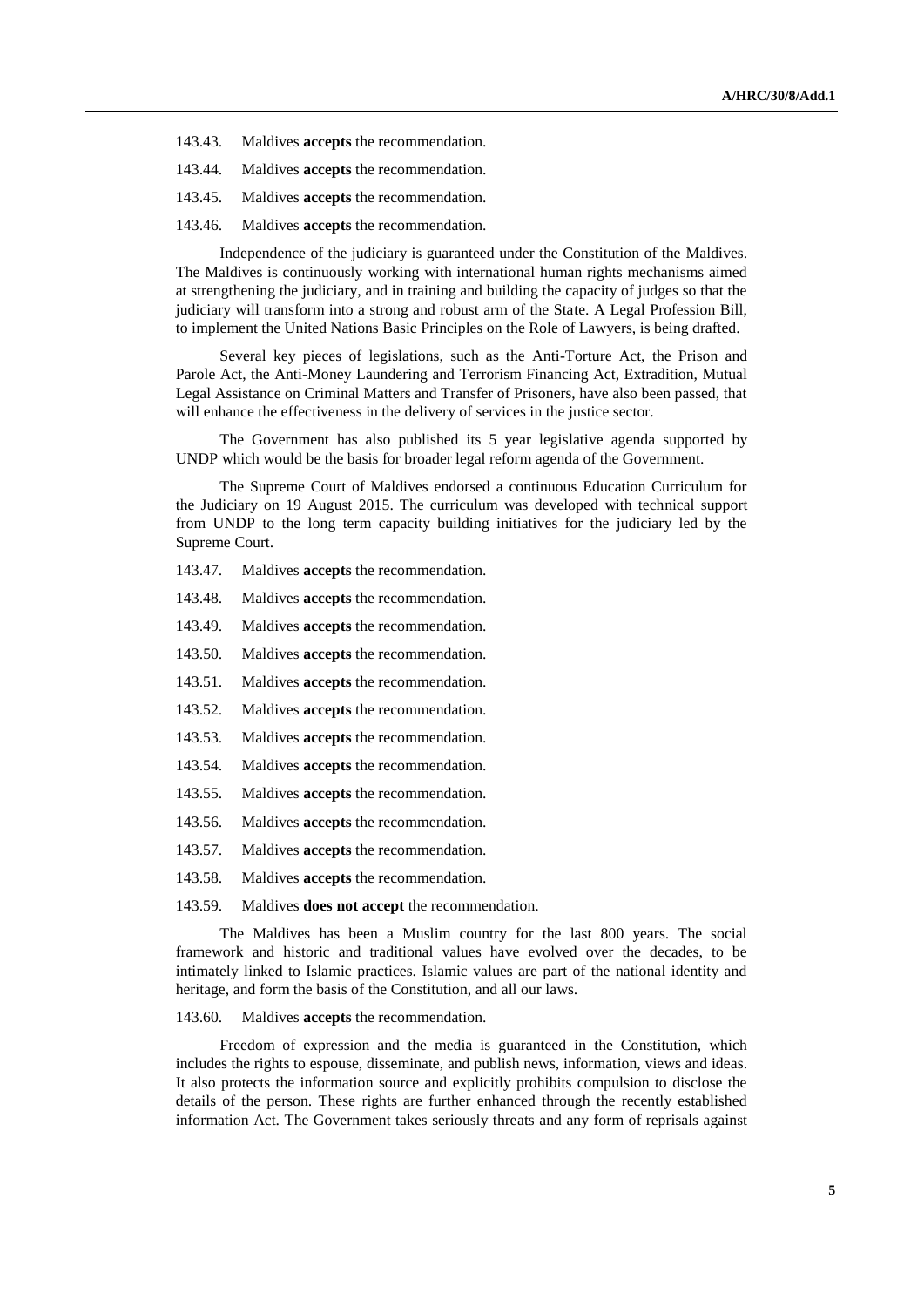journalists in relation to their work, and will take all necessary measures to stop such activities and ensure the safety of journalists.

- 143.61. Maldives **accepts** the recommendation (See 143.60).
- 143.62. Maldives **accepts** the recommendation (See 143.60).
- 143.63. Maldives **accepts** the recommendation.

The Government has always been supportive of the civil society and engages constructively with them on a number of issues. It is with this view that the Government reconstituted the UPR National Standing Committee with wider civil society participation.

- 143.64. Maldives **accepts** the recommendation.
- 143.65. Maldives **accepts** the recommendation (See 143.60).
- 143.66. Maldives **accepts** the recommendation (See 143.60).
- 143.67. Maldives **accepts** the recommendation.

The Government has been a strong vocal in promoting active participation of women in public offices. In this regard, a policy is in place since 2014 to allocate 30% of women on the governing boards of listed companies by 2016. Additionally, the 2007 Civil Service Act, the 2008 Employment Act, the 2009 Pensions Act, and Special Measures for Perpetrators of Child Sexual Abuse act 2009, the 2010 Disability Act, the 2010 Decentralization Act and the Domestic Violence Law provide equal access to economic and political participation and socio-economic services and benefits to men and women.

143.68. Maldives **accepts** the recommendation.

The Maldives has made great progress in providing the highest attainable standard of health care. The Health Services Act, ratified on 7 September 2015 is designed to institute a national mechanism for health services provided in the Maldives and to contribute to the advancement of health services in the Maldives. It establishes the rules and regulations to enhance the quality of health care services by setting out the rules and guidelines for the health service centers, specifies code of conduct for the personnel working in the health sector and the rights and responsibilities of health service providers and its recipients. This would enable to standardize health services by providing a consistent, safe and an accessible service for people of all socio- economic background.

The new Reproductive Health Strategy formulated for the period 2014 to 2018 aims to reduce exclusions and social disparities in health. It also embraces a primary health care approach, which outlines strategic interventions for promoting family planning, maternal and new born health care, preventing unsafe abortion, prevention and management of sexually transmitted diseases and health sector response to gender based violence.

- 143.69. Maldives **accepts** the recommendation.
- 143.70. Maldives **accepts** the recommendation.
- 143.71. Maldives **accepts** the recommendation.

The Government of Maldives accords a high priority to the protection and conservation of its environment and has in place the necessary laws and regulations for effectively managing environmental impacts while ensuring sustainability. The Environment Protection Act of 1993 mandates parties to conduct an impact assessment in social and developmental projects, to ensure minimal impact on the natural environment and its habitats.

143.72. Maldives **accepts** the recommendation.